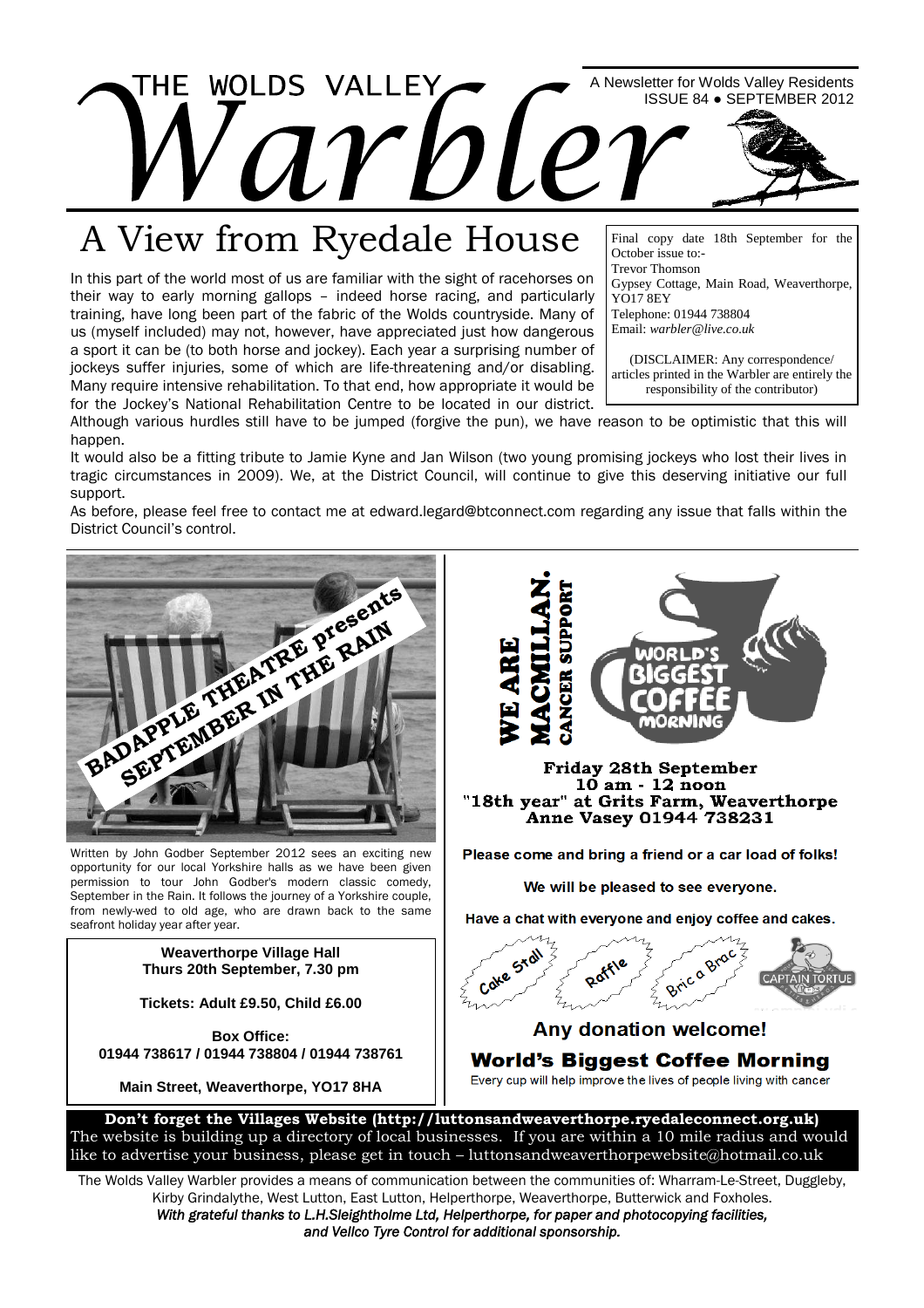# THE WOLDS VALLEY CHURCHES

## Services for the Month of September

### **Anglican Churches**

| 09.00<br>10.30                                                                                                                                                                                                                                                  | Holy Communion at St Andrew's Weaverthorpe<br>Holy Communion at St Mary's West Lutton and farewell<br>to Nicola and Julian (followed by a light lunch)<br>Morning Prayer at St Mary's Wharram |  |
|-----------------------------------------------------------------------------------------------------------------------------------------------------------------------------------------------------------------------------------------------------------------|-----------------------------------------------------------------------------------------------------------------------------------------------------------------------------------------------|--|
| 09.00<br>10.30<br>10.30                                                                                                                                                                                                                                         | Matins at St Andrew's Kirby Grindalythe<br>Holy Communion at St. Peter's Helperthorpe<br>Morning Prayer at St Mary's Wharram                                                                  |  |
| 09.00<br>10.30<br>17.00                                                                                                                                                                                                                                         | Holy Communion at St Mary's West Lutton<br>Holy Communion at St Mary's Wharram<br>Evensong at St Andrew's Weaverthorpe                                                                        |  |
| 09.00<br>10.30                                                                                                                                                                                                                                                  | Holy Communion at St Andrew's Kirby Grindalythe<br>Family Service at St. Peter's Helperthorpe                                                                                                 |  |
| 10.30                                                                                                                                                                                                                                                           | Benefice Harvest Service at St Mary's West Lutton                                                                                                                                             |  |
| Baptisms, Weddings, Funerals and other enquiries<br>should be directed to the Rev Andy Bowden on<br>01944 738814 or email andy@woldsvalley.plus.com<br>For parishioners, your first point of call on all church related matters<br>should be your churchwarden. |                                                                                                                                                                                               |  |
|                                                                                                                                                                                                                                                                 | 10.30                                                                                                                                                                                         |  |

### **Wolds Valley Methodist Church, Weaverthorpe**

(Serving the whole Wolds Valley)

| 2nd Sept  | 15.00 Worship led by Rev. Elizabeth Clark                 |
|-----------|-----------------------------------------------------------|
| 9th Sept  | 15.00 Worship led by Rev. Mark Haynes                     |
| 16th Sept | 15.00 Worship led by Dr. Margaret Pawson                  |
| 23rd Sept | 15.00 Worship led by Rev. Elizabeth Clark                 |
| 30th Sept | 15.00 Harvest Thanksgiving Service led by Miss Ann Corner |
|           |                                                           |

The Chapel will be open to receive any gifts of produce or flowers on Saturday 29th Sept from 10 am to 12 noon.

All services are followed by a cup of tea or coffee and a chat about local life. Coffee Mornings

Coffee mornings continue every Monday (except Bank Holidays) from 10.00 until 11.30

Baptisms, funerals or other enquiries should be addressed to: Rev Elizabeth Clark — Tel: 01944 710757

### **St Andrews Weaverthorpe PCC** St. Andrew's Church

Weaverthorpe is available for bookings. Please ring PCC Secretary, Gill Trowsdale: 01944 710936.

### CHILDREN'S FUNDAY CLUB

Funday Club will meet again on 7th October at 4 pm at St. Mary's church West Lutton. This year we will meet on the first Sunday of each month. Fun activities on a biblical theme for all the family. Please come along, but if it is a problem getting here, we can arrange transport. Please contact Ann tel: 738-718. Hope to see you there!

**St Leonard & St Mary's RC Church, Malton** Masses at St Leonard & St Mary's take place at the weekend at 6.30 pm on Saturdays and 9.30 pm on Sundays and various other services are held throughout the week. Priest is Father Tim Bywater while Mrs Sue Westmacott is the pastoral assistant. Address: Church Hill, Malton, YO17 7EJ. tel/fax: 01653 692128 email: stleonards@tiscali.co.uk 2

### **Legacy**

The word 'legacy' has been used a lot this summer. It is part of the title of a film that came out at the end of August: "Bourne Legacy" (a follow-up to the trilogy of Bourne films). I was really looking forward to seeing it, yet I have to confess, having seen it last week, it did not live up to my expectations at all!

Fortunately that legacy is entirely fictional. However, the other 'legacy' that has been used this summer is very much a part of our reality, especially in this country, for it was used in connection with the Olympics and the Paralympics. We all remember how the London bid for the 2012 Summer Olympic and Paralympic Games included a pledge to use the events to inspire two million people to take up sport and physical activity at the heart of the bid: "Legacy includes sporting, economic, cultural, and environmental benefits." If the sportsmen and women of the Olympic Games were inspiring, how much more so are the para-olympians! For they have not only pushed themselves to reach the top of their sport, they have also overcome incredible adversity in order to do so, overcoming serious disabilities, illnesses, accidents and personal disasters. Surely their 'legacy' to us is so much more than just inspiring us to take up a sport. Their 'legacy' to us also includes courage, perseverance, hope, determination, faith etc. to name just a few.

It seems appropriate to finish with a quote that was written near Greece where the Olympics first originated. From what this writer says, you feel they have not only witnessed the ancient games but also understood what legacy was as well: "Therefore, since we are surrounded by such a great cloud of witnesses, let us throw off everything that hinders and all that so easily entangles. And let us run with perseverance the race marked out for us, <sup>2</sup> fixing our eyes on Jesus, the pioneer and perfecter of faith. For the joy set before him he endured the cross, scorning its shame, and sat down at the right hand of the throne of God. <sup>3</sup> Consider him who endured such opposition from sinners, so that you will not grow weary and lose heart." (Hebrews 12 vs 1-3 )

### **St Mary's Church Lutton's Ambo** SPONSORED WALK in aid of church funds

Approx 5 miles in beautiful Wolds countryside

Sunday 2nd September Refreshments on route and Tea to follow



Meet at church 1.30 p.m. Forms available in the church or contact Tony on 01944738867

St Mary's P.C.C. would like to sincerely thank all who helped at and supported the recent summer event. The excellent amount of £620 was raised for church funds. Grateful thanks to you all.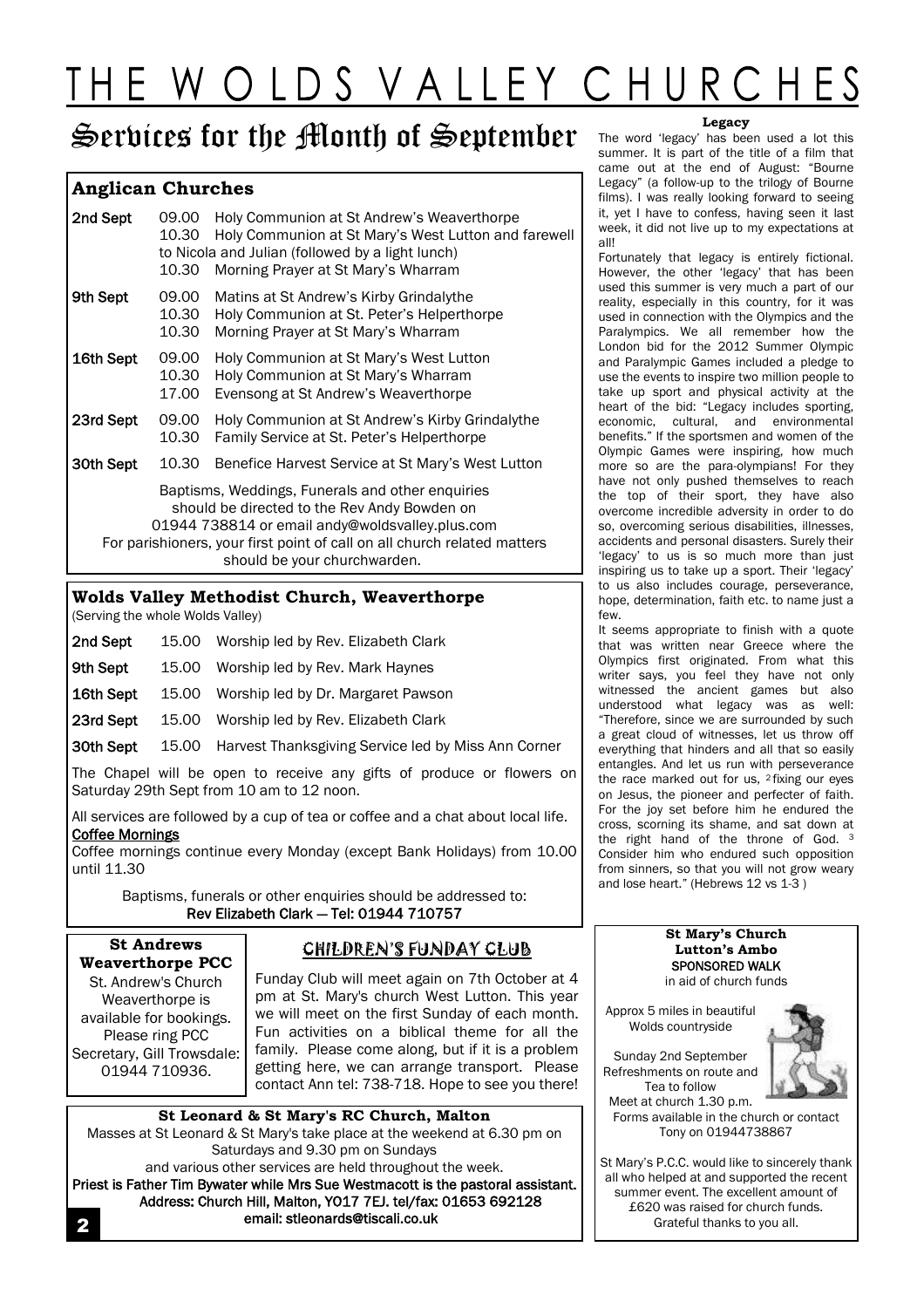## **Weaverthorpe Luttons**

### **Weaverthorpe Parish Council**

Our next meeting will be held on the village hall at 7 pm on Monday 17th September 2012. All are welcome to attend even if you do not have any subjects to raise.

*Jeff House Clerk to Weaverthorpe Parish Council Tel: 01944 738841 Mobile: 07901 661508 e mail: jeffhouse@talktalk.net*

**Line Dancing** Weaverthorpe Village Hall 6 1st & 3rd Thursday ଚୃ 8 pm — 10 pm Admission £4.00 Kiton There is a faith supper and a raffle for which any contributions will be most welcome. \*NOTE\* There will be no Line Dancing on 20th Sept

**Yorkshire Countrywomen's Association Weaverthorpe Branch**

Contact 01944 738651.

There was no meeting in August due to our summer break. Our next meeting will take place on Tuesday 11th September.



'Magnotherapy bracelets, do they really work?' is the title of our next talk, which is to be given by Sandra Culley. There will be the opportunity to purchase products during the evening. New members are always welcome. Vicki Rowland - Chairwoman 01944 738465

**Craft Classes @ Rarey Farm** Saturday 27<sup>th</sup> October 1-4 pm (please note change in date)

Introduction to Wet Felting Find out how to turn raw wool into a piece of felt without drowning in the process! Saturday 13<sup>th</sup> October 1-4 pm

Introduction to Needle Felting How to turn raw wool into a furry friend!

Cost £25 includes kit and refreshments Contact Jill for more info or to book 01944 738282 pandjwilson@btopenworld.com

### **Friends of St Andrews Weaverthorpe**

The next Friends event will be something a little different - an entertaining talk, by Bruce Skinner, entitled "An introduction to the Green Man" at the church on Friday 28th September 2012 at 7:30 pm. Entrance is £5 including refreshments. So that we know how many to cater for, please reserve places in advance by telephoning Jeff & Penny House on 01944 738841 or email jeffhouse@talktalk.net.



party yourself into shape? That's exactly<br>what the  $w$  h a t

Zumba® program is all about. It's an exhilarating, effective, easy-to-follow, Latin-<br>inspired, calorie-burning dance fitness $inspi$ red, calorie-burning dance party™ that's moving millions of people toward joy and health.



The cost is £4.00 per session.

For further details or to book your session contact Gill on 738287.

Sue & Trevor Thomson present a **QUIZ NIGHT** on behalf of

Driffield Karate Academy Friday 5th October

7.30 pm



Cost £3.50 per person Tickets must be booked in advance but you can pay on the night Teams of up to 6 BYO food & drinks

Nibbles provided Free tea/coffee & squash available

For tickets ring Sue on 01944 738804

### **WEAVERTHORPE DOLL'S HOUSE MINIATURES**

Formerly Dolly mix Shop from Helmsley Look out for the sign on the Main Road (YO17 8HA)

On the Main Road in Weaverthorpe village you will find the miniaturist's dream.

We carry a substantial stock, everything from animals to gardens, bicycles to bathrooms. We also have a used section of Doll's Houses and dolls and lots more.

We cater for everyone from the serious Doll's House collector to first time buyers just developing an interest in the hobby. Step through the door and you can be sure of a very warm welcome from Pauline. We serve tea and biscuits while you brow



A MUST FOR ANY TOURIST We also have excellent quality greetings cards at £1.00 each or buy 5 and get 1 FREE. We are open Monday to Sunday 3pm till 6pm

Any details phone Pauline on: 078111 15020

### **Yorkshire Countrywomen's Association Luttons Branch**

We do like to plan ahead in our branch - don't groan we have starting planning for Christmas!!!! For several years now in December we have visited a stately pile to



see the house decorated in all its Christmas finery. This year we have decided to go really grand and take ourselves off to Chatsworth on 5th December - the house will be decked out in fine style and there is plenty to do and see. We thought it would be really great to make a 'do' of this, hire a coach and take friends, family, community members and other YCA branch members. If you would be interested in joining us please contact Lorna on 01944 738585 or Rachel on 01944 738520. The cost will be £25.00 (buy/take your own lunch) payable when you confirm your booking. Everyone is welcome (not just the ladies this time!) the more the merrier, but places are limited so get in contact quickly to secure a place.

### **The History Wardrobe**

present A Fascinating insight into the Edwardian Age through Fashion & the story of **RMS TITANIC**



**Thursday 8th November** Weaverthorpe Village Hall Boarding at 7 pm Tickets: £10.00 Limited Berths Tel Caroline: 01944 738828 Rachel: 01944 738520

### **Luttons Tea and Tots**



Luttons Tea and Tots will return after the Summer on the 10th September. Monday

mornings 9.30 to 11.30 am Term Time in Lutton School Hall Children age  $0 - 5$  so come along and have some fun and a chat.

Adults £1 Children 50p If you would like more info just ring Vicki on 01944 738469 Hope to see you there!